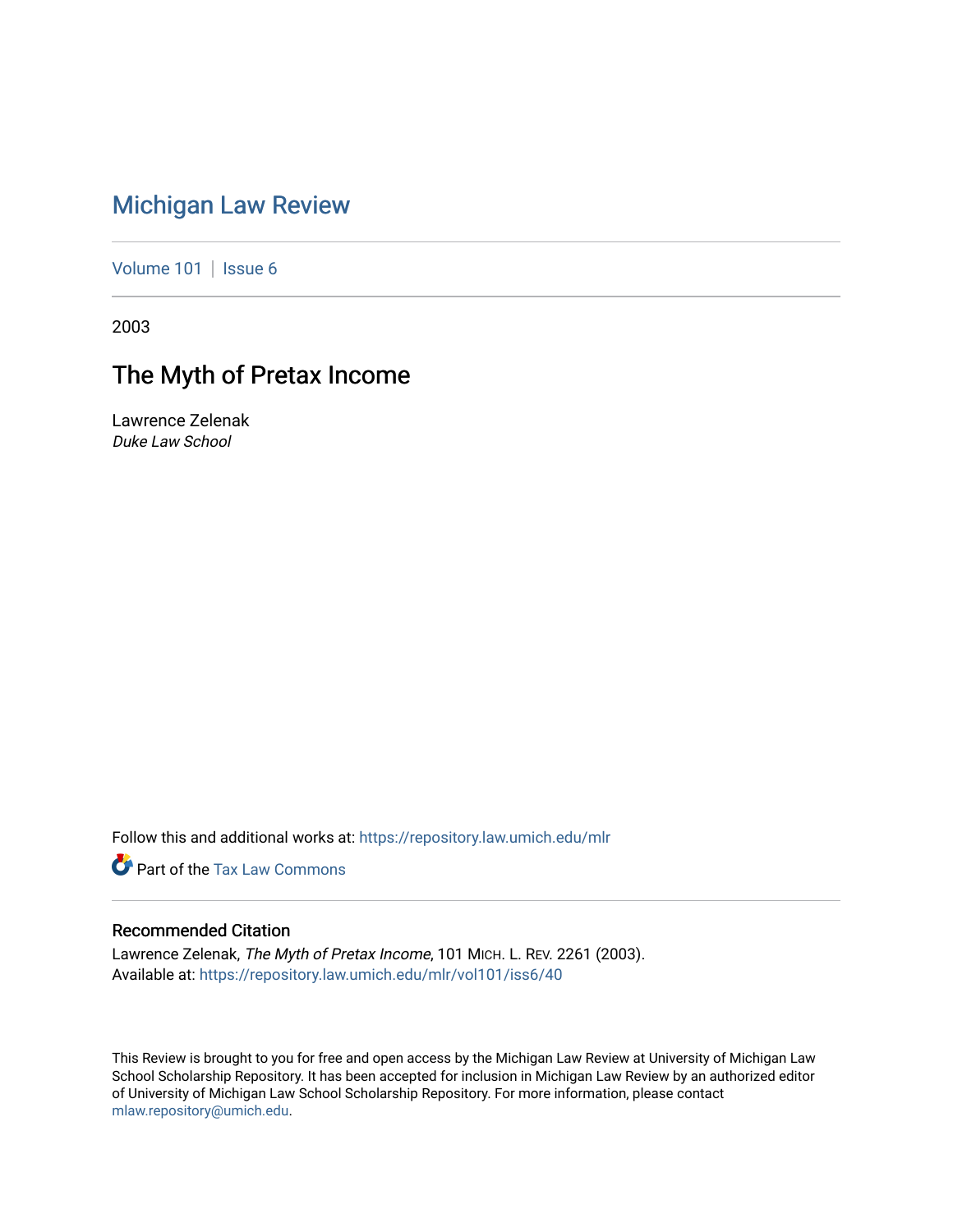## THE MYTH OF PRETAX INCOME

Lawrence Zelenak\*

THE MYTH OF OWNERSHIP: TAXES AND JUSTICE. By Liam Murphy and Thomas Nagel. New York: Oxford University Press. 2002. Pp. ix, 228. \$25.

#### I. EXPOSING THE MYTH

What constitutes a fair distribution of the burdens of taxation among the members of a society? Even as politicians and academics vigorously debate the answer to that question, there is widespread agreement that all are asking the right question. In The Myth of  $Ownership$ , however, Liam Murphy<sup>1</sup> and Thomas Nagel<sup>2</sup> claim that everyone has been asking the wrong question. To ask about the fair distribution of tax burdens is to take the distribution of pretax incomes as "presumptively just," so that justice in taxation "is a question of what justifies *departures* from that baseline" (p. 15). But Murphy and Nagel claim that pretax income is a myth, and, as such, has no moral significance.

How can my pretax income be a myth, when I can read it on my W-2? Their argument goes as follows: Pretax income means income in the absence of taxes. But in the absence of taxes there would be no government, in the absence of government there would be anarchy, and in a state of anarchy no one would have any income.<sup>3</sup> Pretax income, then, must be zero  $\frac{1}{x}$  or, equivalently, there is no such thing as pretax income. If there is no such thing as pretax income, obviously people cannot be entitled to it. Instead, "[a]ll they can be entitled to is what they would be left with after taxes under a legitimate system, supported by legitimate taxation  $-$  and this shows that we cannot evaluate the legitimacy of taxes by reference to pretax income" (pp.

<sup>\*</sup> Professor, Duke Law School. B.A. 1976, Santa Clara; J.D. 1979, Harvard.

<sup>1.</sup> Professor, New York University School of Law.

<sup>2.</sup> Professor, New York University School of Law.

<sup>3.</sup> P. 32.

There is no market without government and no government without taxes .... In the absence of a legal system supported by taxes, there couldn't be money, banks, corporations, stock exchanges, patents, or a modern market economy - none of the institutions that make possible the existence of almost all contemporary forms of income and wealth.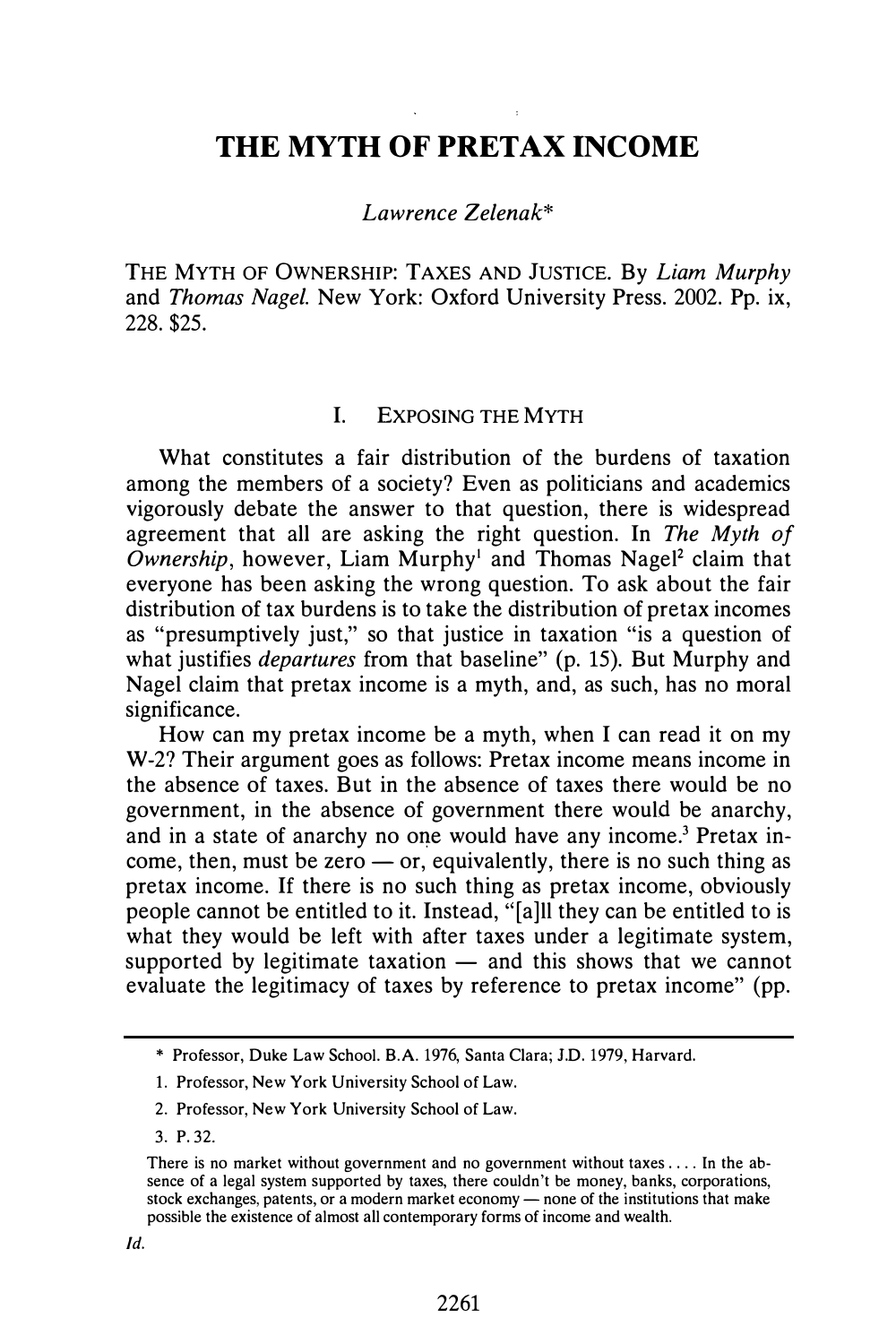I

32-33). In brief, justice in taxation is a matter of the distribution of after-tax incomes, not a matter of the distribution of tax burdens. More briefly still: "Outcomes, not Burdens" (p. 98).

To Murphy and Nagel, their way of framing the question is obvi- · ously correct and the burden formulation is clearly wrong  $-$  so much so that they find it "puzzling how anyone could have been attracted to [the dominant way] of thinking about tax justice" (p. 34). Their explanation of the puzzle is that people are enthralled by "everyday liber- $\text{tarianism}$ "  $-$  "an unexamined and generally nonexplicit assumption" (p. 36) that one earns pretax income without any help from the government, so that the government bears a heavy burden of justification in taxing any of it away.4

I am persuaded that Murphy and Nagel are right and that everyday · libertarianism is wrong  $-$  not as a debatable question of policy, but as an inescapable matter of logic.<sup>5</sup> I share their frustration that "the robust and compelling fantasy" (p. 176) of pretax income has such deep roots that it probably cannot be dislodged by logical arguments. That their efforts to refocus the debate are doomed is suggested by the  $fact$  - not noted by Murphy and Nagel - that the prominent economist Carl Shoup made precisely the same point as Murphy and Nagel in his public finance treatise more than thirty years ago, to no discernible effect.6 For that matter, the point is implicit in Justice Holmes's famous remark, "I like to pay taxes. With them I buy civilization. "7 Perhaps times have changed, or perhaps the point will prove

6. CARL S. SHOUP, PUBLIC FINANCE 577-78 (1969), quoted in Michael J. Graetz, Distributional Tables, Tax Legislation, and the Illusion of Precision, in DISTRIBUTIONAL ANALYSIS OF TAX POLICY 15, 25 (David F. Bradford ed., 1995):

To say, for example. that households with before-tax incomes between \$2,000 and \$5,000 pay 12 percent of that income in taxes . .. is to make a statement that is without significance because it is conceptually invalid. It is conceptually invalid because it postulates, for implicit comparison, a state of affairs in which there are no taxes whatever ... hence impliedly no government services, not even of the minimum type and amount necessary to assure existence of the society.  $\ldots$  [This] objection is conclusive.

Kenneth J. Arrow has made a similar point:

There are large gains to social interaction above and beyond what the individuals and subgroups could achieve on their own. The owners of scarce personal assets do not have a private use of these assets which is considerable; it is only their value in a large system which makes these assets valuable. Hence, there is a surplus created by the existence of society as such which is available for redistribution.

Kenneth J. Arrow, Nozick's Entitlement Theory of Justice, 7 PHILOSOPHIA 265, 278-79 (1978).

7. See RANDOLPH E. PAUL, TAXATION FOR PROSPERITY 277 (1947) (quoting Oliver Wendell Holmes, Jr.) (internal quotation marks omitted); see also Compania General de Tabacos de Filipinas v. Collector of Internal Revenue, 275 U.S. 87, 100 (1927) (Holmes, J., dissenting) ("Taxes are what we pay for civilized society.").

<sup>4.</sup> Pp. 31-37 (discussing and critiquing everyday libertarianism).

<sup>5.</sup> Their argument is only as good as their assumptions that (1) people would not be able to produce any income in a state of anarchy, and (2) there would be anarchy in the absence of taxes. Both assumptions are highly plausible.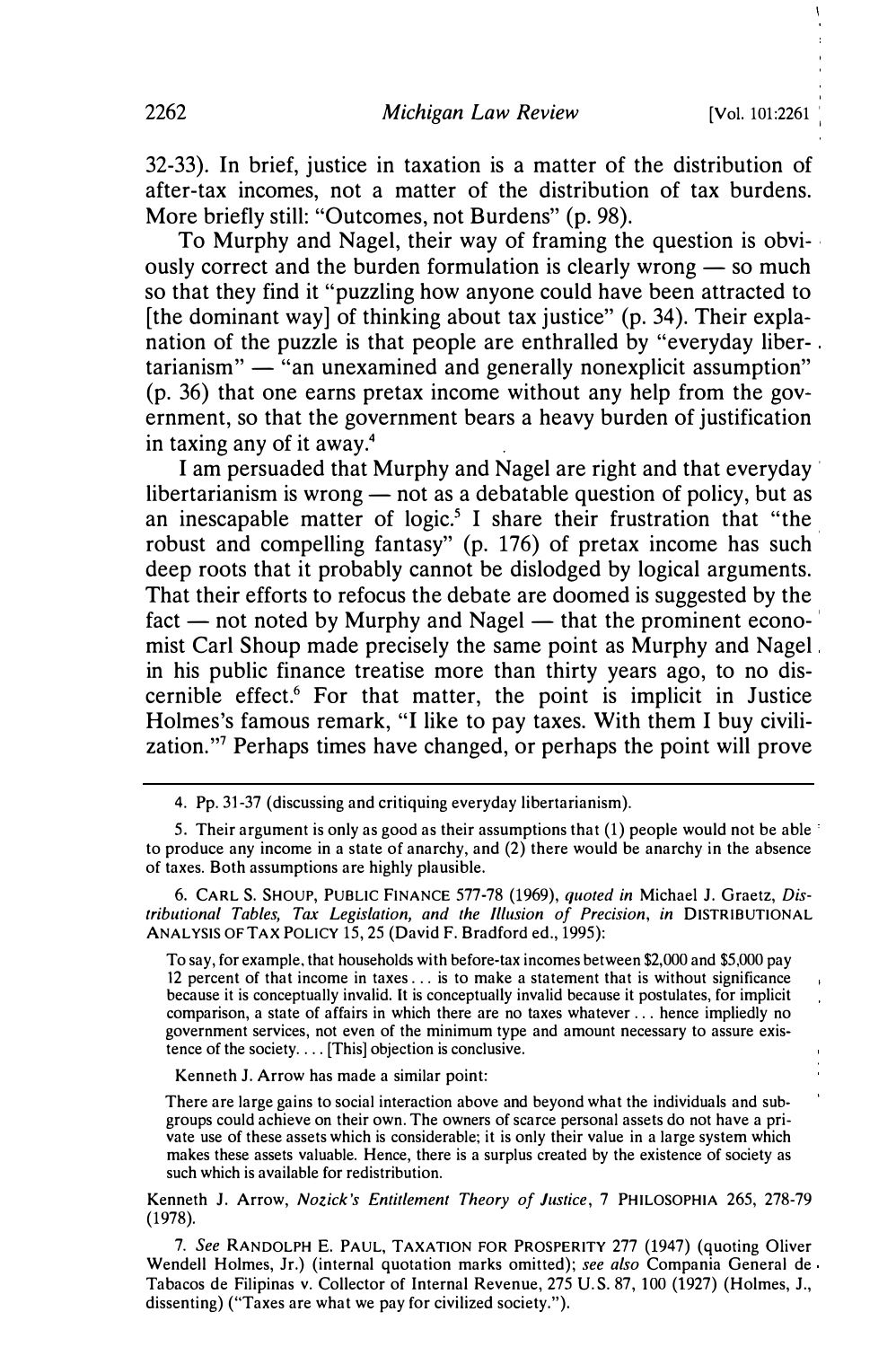more persuasive when expanded to book length; but more likely, everyday libertarianism is here to stay. Murphy and Nagel agree with that gloomy prediction, $\delta$  and their resulting frustration is evident in the way they repeat their basic point  $-$  by their own admission, "ad nauseam"  $(p. 164)$  — throughout the book. Cassandra-like, they know they are right, but that few will believe them.

A striking example of the influence of everyday libertarianism (not mentioned by Murphy and Nagel) is Congress's disproportionate concern about earned income tax credit ("EITC") cheating relative to concern about other forms of income tax cheating. In 1997, Congress directed the Treasury to spend up to \$716 million over the next five fiscal years (1998 through 2002) on EITC "enforcement initiatives."<sup>9</sup> As a result, returns claiming the EITC accounted for 44 percent of all audits in 2000, and in 1999 taxpayers with incomes below \$25,000 were more likely to be audited than taxpayers with incomes above \$100,000.<sup>10</sup> Cheating on the EITC probably represents less than 10 percent of the total income tax gap (i.e., the amount of tax owed but not collected), $\mathbf{u}$  so it is virtually inconceivable that such a heavy emphasis on the EITC gives the government the most bang for its enforcement dollar. What, then, explains the EITC crackdown? The  $EITC$  is refundable, which means it results in a net transfer from the government to the person claiming the credit if the EITC exceeds the person's precredit income tax liability (as it usually does). Thus, cheating on the EITC typically results in an unwarranted payment from the government to the cheater. Other (more traditional?) forms of tax cheating result in a taxpayer's failure to make a legally mandated payment to the government. Both results are contrary to law, of course, and one might suppose that one person's receiving a dollar too much EITC is no worse than another person's paying a dollar too little tax. Under the influence of everyday libertarianism, however,

Congress seems to believe that a dollar too much EITC received is worse than a dollar too little tax paid. An underpayment of tax merely allows the taxpayer to keep more of his pretax income, and the government's right to take away any of his pretax income was dubious to

<sup>8. &</sup>quot;We recognize that it is a lot to hope that this philosophical point should be psychologically real to most people. " P. 176.

<sup>9.</sup> Balanced Budget Act of 1997, Pub. L. No. 105-33, § 5702, 111 Stat. 251, 648 (1997).

<sup>10.</sup> David Cay Johnston, Rate of All I.R.S. Audits Falls; Poor Face Special Scrutiny, N.Y. TIMES, Feb. 16, 2001, at Al.

<sup>11.</sup> U.S. DEP'T OF THE TREASURY, MANAGEMENT ADVISORY REPORT: ADMINISTRATION OF THE EARNED INCOME CREDIT (2000) (comparing one study's estimate of EITC overclaims of \$9.3 billion for 1997 with another study's estimated total income tax gap of \$93.2 to \$95.2 billion for 1992), available at http://www.ustreas.gov/tigta/reports/ 200040160fr.pdf.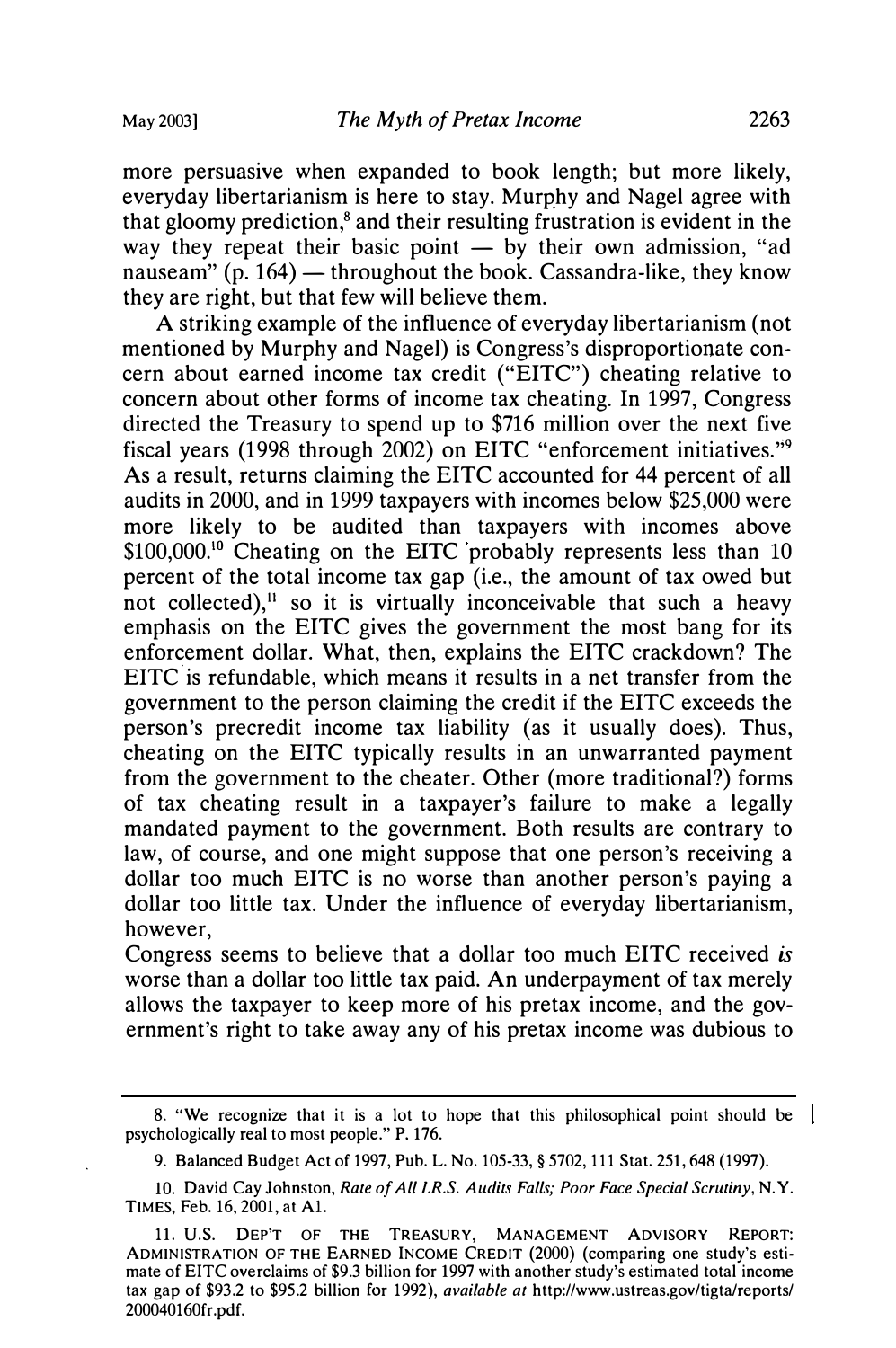begin with. By contrast, the everyday libertarian has no sympathy for the EITC cheater's attempt to obtain an illegal transfer payment.

To a reader persuaded by the book's critique of everyday libertarianism, two questions present themselves. How would the tax system change if Murphy and Nagel succeeded in replacing the current debate about tax burdens with a debate about outcomes? And what could be done to improve their prospects of changing the terms of the debate? In the remainder of this Review, I address those questions.

### II. WOULD A DIFFERENT QUESTION PRODUCE A DIFFERENT ANSWER?

Today, almost everyone (except Murphy, Nagel, and this reviewer) agrees that fairness in taxation requires an appropriate distribution of the tax burden, starting from the baseline of pretax income.12 Despite this agreement on the question, there is no agreement on the answer. To some, justice requires an income tax base, while others insist that consumption is the only fair tax base. To some, progressive marginal tax rates are morally required; to others progressive rates are anathema. Just as the current agreement on the (wrong) question does not produce agreement on the answers, no particular tax structure necessarily follows from Murphy and Nagel's focus on outcomes. Nevertheless, asking a different question is likely to produce a different set of answers.

As an example, consider the debate early in the presidency of . George W. Bush over how taxes should be cut in response to the (late lamented) federal budget surplus. The President's position, which largely prevailed in Congress, $13$  was that income tax burdens should be decreased by the same percentage across the board. If the government could get by with six percent less revenue, then a rich person currently paying \$100,000 in income tax would have his liability reduced by \$6,000, a middle-income person currently paying \$10,000 would receive a \$600 reduction, and a lower-income taxpayer currently paying  $$1,000$  would have his liability reduced by  $$60$ . This is a plausible position, if fairness in taxation is about the distribution of tax burdens.

<sup>12.</sup> The literature on optimal income taxation is an important exception. As Murphy and Nagel acknowledge, this literature "approaches the topic [of tax justice] in the right way, investigating outcomes rather than the distribution of burdens." P. 136. The seminal work in ' the field is J.A. Mirrlees, An Exploration in the Theory of Optimum Income Taxation, 38 REV. ECON. STUD. 175 (1971). For an excellent book-length exploration of the field, see : MATTI TUOMALA, OPTIMAL INCOME TAX AND REDISTRIBUTION (1990). For a nontechnical introduction to optimal income tax analysis, see Lawrence Zelenak  $&$  Kemper Moreland, Can the Graduated Income Tax Survive Optimal Tax Analysis? 53 TAX L. REV. 51 (1999).

<sup>13.</sup> Economic Growth and Tax Relief Reconciliation Act of 2001, Pub. L. No. 107-16, ll5 Stat. 38 (2001). For the President's original proposal, see George W. Bush, A Blueprint for New Beginnings: A Responsible Budget for America's Priorities, Mar. 1, 2001, available at LEXIS, Tax Analysts Tax Notes Today Library, 2001 TNT 41-13.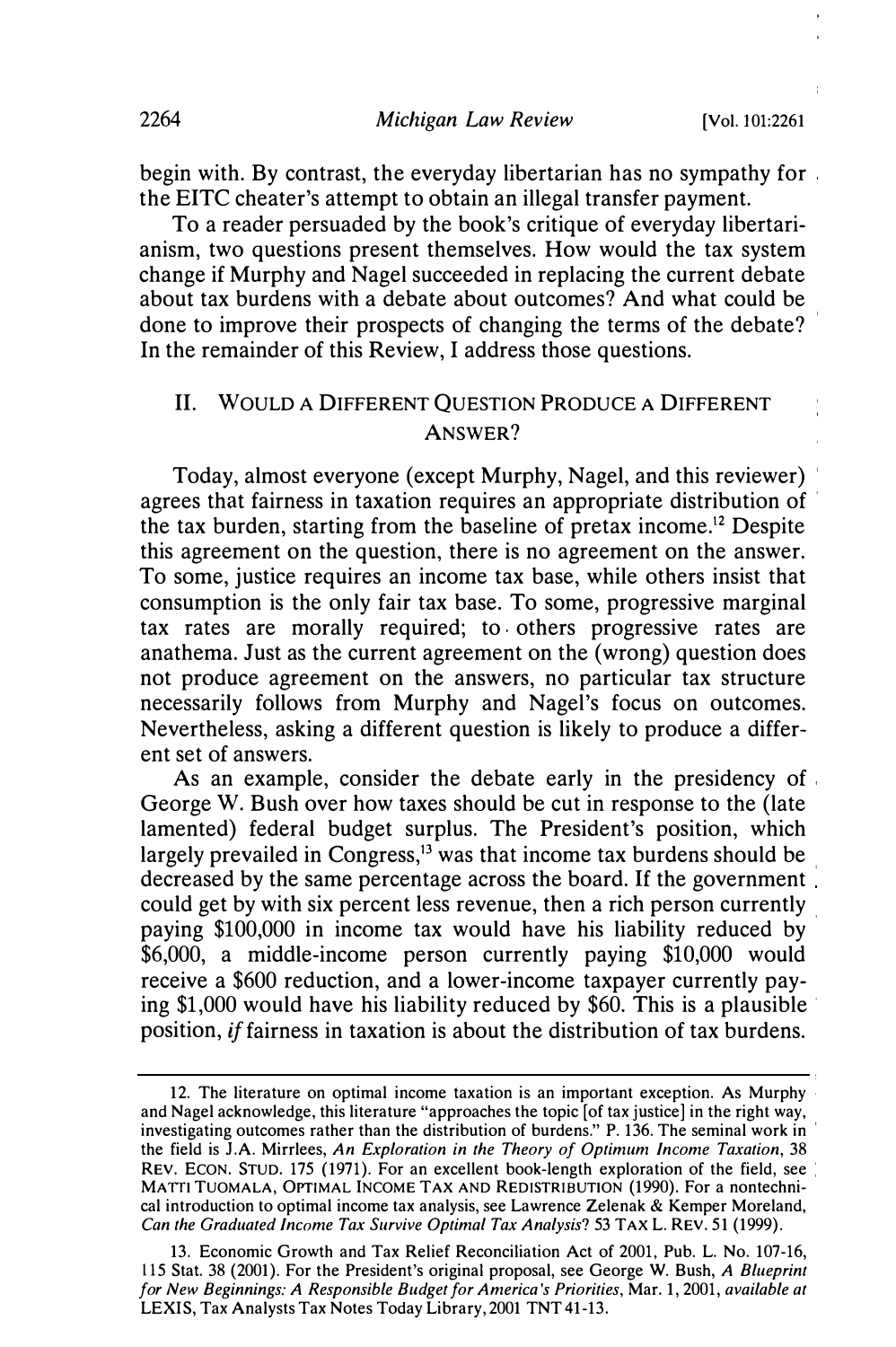If the existing distribution of burdens (\$100,000, \$10,000, \$1,000) was fair before the surplus, and if the surplus is the only change in circumstances, then it seems fair to retain the pre-surplus liability ratios under the new conditions. If, however, the right question is about the distribution of after-tax incomes, the intuitively fair thing might be to cut taxes so that taxpayers at all income levels enjoyed the same percentage increase in after-tax income. Cases could be made for much more progressive distributions of the budget surplus  $-$  such as distributing the surplus pro rata or even using the entire surplus to increase the after-tax incomes of the poorest members of society. Using the surplus to increase everyone's pretax income by the same percentage is the least progressive plausible answer, under an outcomes-based approach.

The difference between an across-the-board decrease in tax liabilities and an across-the-board increase in after-tax incomes is illustrated by the following example. Imagine a country with just two sorts of taxpayers, the Highs and the Lows, with an equal number of each. Each High taxpayer has \$100,000 of pretax income and pays \$40,000 tax (representing an average rate of 40% ). Each Low taxpayer has \$25,000 of pretax income and pays \$5,000 tax (representing an average rate of 20% ). The government thus collects \$45,000 tax from each High-Low pair. Now suppose that for some reason  $-$  perhaps a dramatic increase in bureaucratic efficiency  $-$  the government decides it can get along perfectly well on 20% less revenue. This means the \$45,000 tax liability of each High-Low pair can be reduced by \$9,000. If each taxpayer's liability is to be reduced by  $20\%$  — the result suggested by the burdens question  $-$  a High taxpayer will receive an \$8,000 tax cut and a Low taxpayer will receive a \$1,000 tax cut. If each taxpayer's after-tax income is to be increased by the same percentage — the least progressive of the results suggested by the outcomes ques $t$  tion  $-$  the appropriate tax cut will be quite different. Before the tax cut, each High-Low pair had \$80,000 of after-tax income (\$60,000 for each High and \$20,000 for each Low), and the government can now afford to increase their combined after-tax income by \$9,000, or 11.25%. To increase the after-tax incomes of High and Low by the same 11.25%, the government should give High a tax cut of  $$6,750$ ,<sup>14</sup> and Low a tax cut of \$2,250.15 Even under this least progressive of plausible answers to the outcomes question, Low's tax cut is more than twice as large as under the most likely answer to the burdens question. To generalize the point: distributing the benefit of a tax cut in proportion to after-tax incomes, rather than in proportion to tax

<sup>14.</sup> This increases High's after-tax income to \$66,750, which is an increase of 11.25% from \$60,000.

<sup>15.</sup> This increases Low's after-tax income to \$22,250, which is an increase of 1 1.25% from \$20,000.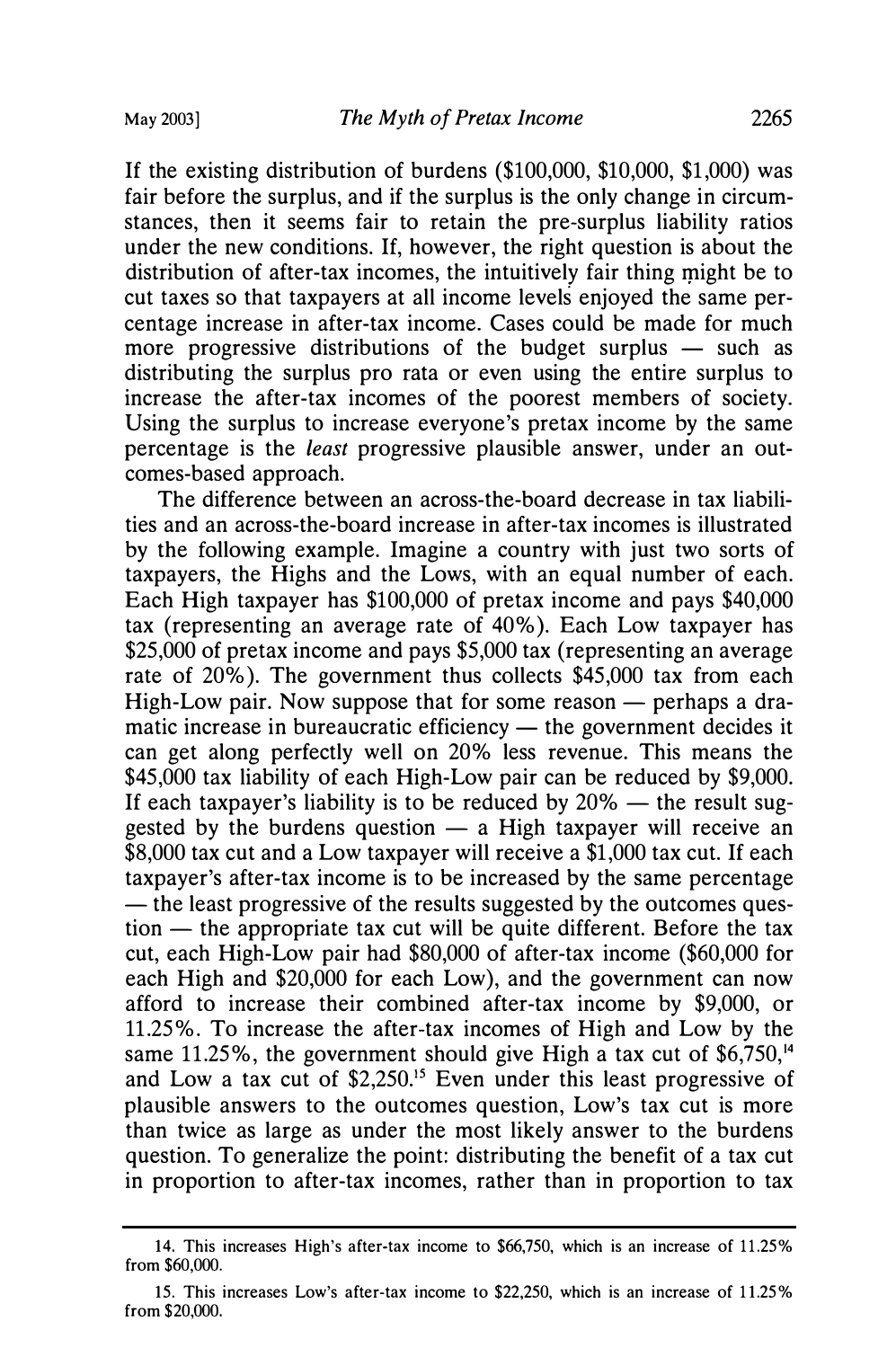liabilities, will be advantageous to Low whenever Low's after-tax income is a higher percentage of High's after-tax income than Low's tax liability is of High's tax liability  $\overline{\phantom{a}}$  a condition which will obtain whenever the existing tax system is progressive.

The above analysis suggests that tax cuts will generally be distributed more progressively if the focus is on outcomes than if the focus is on burdens. What about the distribution of tax increases? Take the same starting situation as in the example above, but this time assume the government needs an additional \$9,000 revenue from each High-Low pair. If the burdens question suggests a proportionate increase in tax liabilities, the government will collect \$8,000 more from High and \$1,000 more from Low. If the outcomes question suggests a proportionate decrease in after-tax incomes, the government will collect · \$6,750 more from High and \$2,250 more from Low.16 Thus, it is not inevitable that the outcomes question will produce more progressive results than the burdens question. Perhaps all that can be said with a high level of confidence is that the different questions will (not surprisingly) tend to produce different answers. Still, my intuition is that the outcomes question will tend to produce more progressive results than the burdens question, even in the case of tax increases. After all, there are a number of plausible answers to the outcomes question, of which distributing a tax increase in proportion to after-tax incomes is the least progressive. A focus on outcomes might lead most of the electorate to conclude that the burden of the tax increase should fall entirely, or nearly entirely, on the Highs  $-$  especially if any additional tax on the Lows would drive them below the poverty level.

The preceding discussion considers how the burdens and outcomes questions might produce different results when tax revenues are to be increased or decreased in response to changing budgetary conditions. Just as important, however, are the different responses the two questions are likely to generate to changes in levels of income inequality. In 1980, the average CEO of a major public corporation earned fortytwo times as much as the average worker; by 2000, that had increased to 531 times as much.<sup>17</sup> This is a striking example of the general increase in income inequality over the last two decades. In 1979, the highest quintile of American households received 46% of all pretax income and the lowest quintile received 5%; by 1997, the highest quintile's share had risen to 53% and the lowest quintile's share had fallen to 4%.<sup>18</sup> Over the same period the share of pretax income received by the top 1% of households almost doubled, from 9% to

<sup>16.</sup> This would reduce High's after-tax income from \$60,000 to \$53,250, and Low's from \$20,000 to \$17,750. Both are 11.25% reductions.

<sup>17.</sup> Editorial, CEOs: Why They're So Unloved, BUS. WK., Apr. 22, 2002, at 118.

<sup>18.</sup> CONG. BUDGET OFF., EFFECTIVE FEDERAL TAX RATES, 1979-1997, at 7 fig.1-6  $(2001)$ .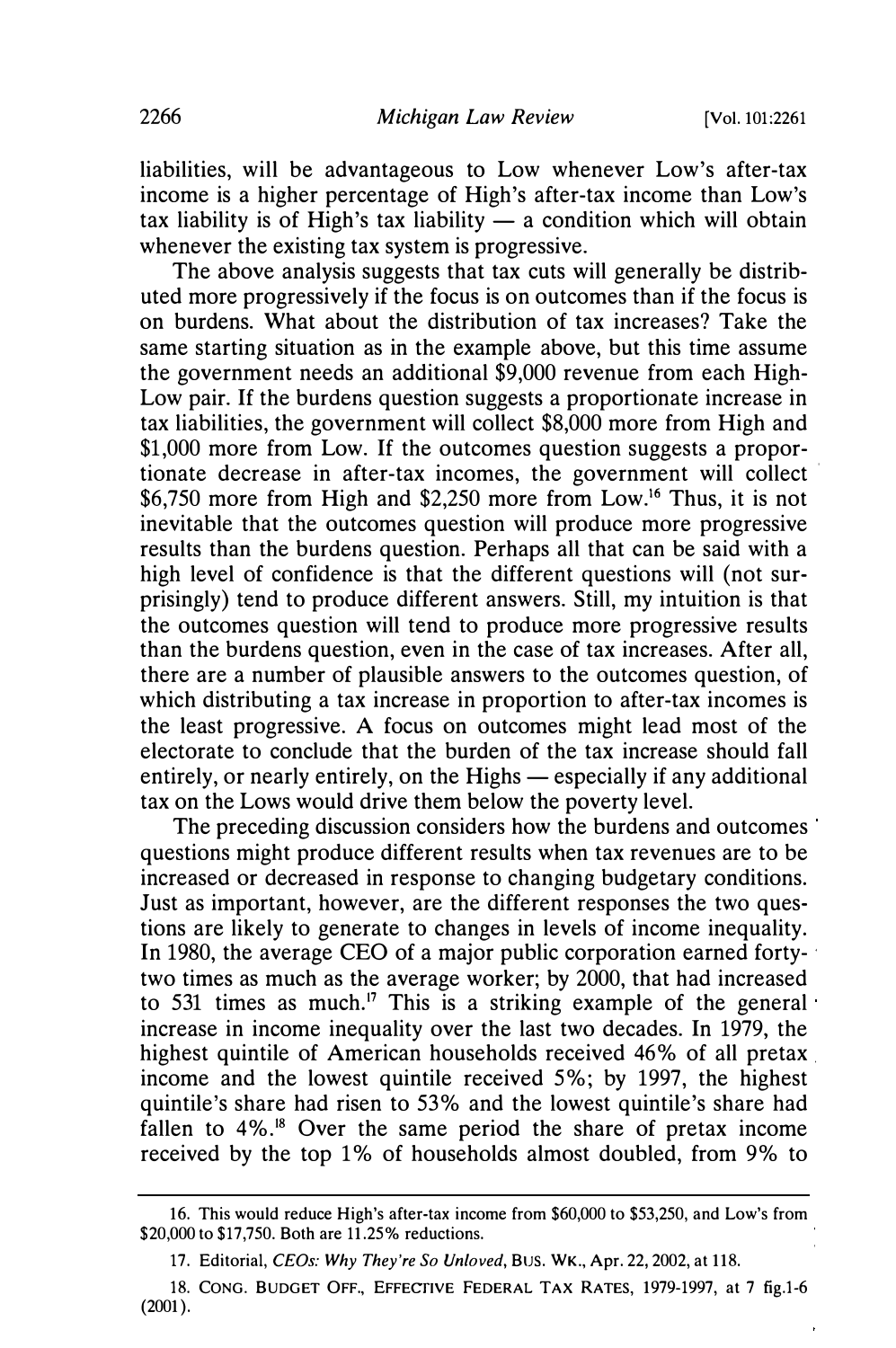16%.19 How should the tax system respond to this growing inequality? Under the burdens question, it is not obvious that the tax system should respond at all, as long as the growing inequality does not necessitate revenue-driven tax law changes. Once we have determined the appropriate tax liabilities to impose on persons at every income level, there is no reason to revisit those determinations just because the numbers of persons at various levels have changed. In sharp contrast, to ask the outcomes question is to raise the possibility that the tax system might be used to counteract growing pretax inequality. If we think it is just (or at least not unjust) for CE Os to earn 42 times as much as the average worker, but that it is unjust for CEOs to earn 531 times as much, we might change the tax laws in ways which would push aftertax outcomes in the right direction.20 The progressivity of the currept income tax makes the distribution of after-tax income somewhat less unequal than the distribution of pretax income.<sup>21</sup> Nevertheless, in 1997 the after-tax income of the highest quintile of American households was more than ten times that of the lowest quintile  $-$  compared to less than seven times in 1979.<sup>22</sup> Obviously, the income tax could be used much more aggressively in reducing after-tax income inequality.

Murphy and Nagel would agree with my belief that a focus on outcomes rather than burdens would tend to produce more progressive tax (and transfer) policies, but they also reach a number of specific conclusions about the structure of a fair tax system. For example, they conclude that an income tax is preferable to a consumption tax (pp. 96-129), that the tax system should be significantly progressive (pp. 130-41), that gratuitous transfers should be taxed as income to recipients and should not be deductible by transferors (pp. 142-61 ), and that a number of itemized deductions should be converted to credits (pp. 126-28, 165). Their discussions of these issues are thoughtful, but they lack the compelling  $-$  almost syllogistic  $-$  force of their argument for focusing on outcomes rather than on burdens.

It is interesting to read how a focus on outcomes would lead Murphy and Nagel to design a tax-and-transfer system; but other thoughtful people also concerned about outcomes might reach different conclusions — just as some people concerned about burdens favor a progressive income tax while others concerned about burdens favor a flat rate consumption tax. In their discussions of particular design

<sup>19.</sup> Id.

<sup>20.</sup> This might involve both an increase in the tax rates generally applicable to veryhigh-income taxpayers, and narrowly targeted changes to the tax treatment of stock options and other forms of compensation favored by corporate executives.

<sup>21.</sup> CONG. BUDGET OFF., supra note 18, at 7 fig.1-6 (distribution of pretax income); id. at 13 fig.1-12 (distribution of after-tax income).

<sup>22.</sup> Id. at 13-15 (text accompanying Figure 1-12).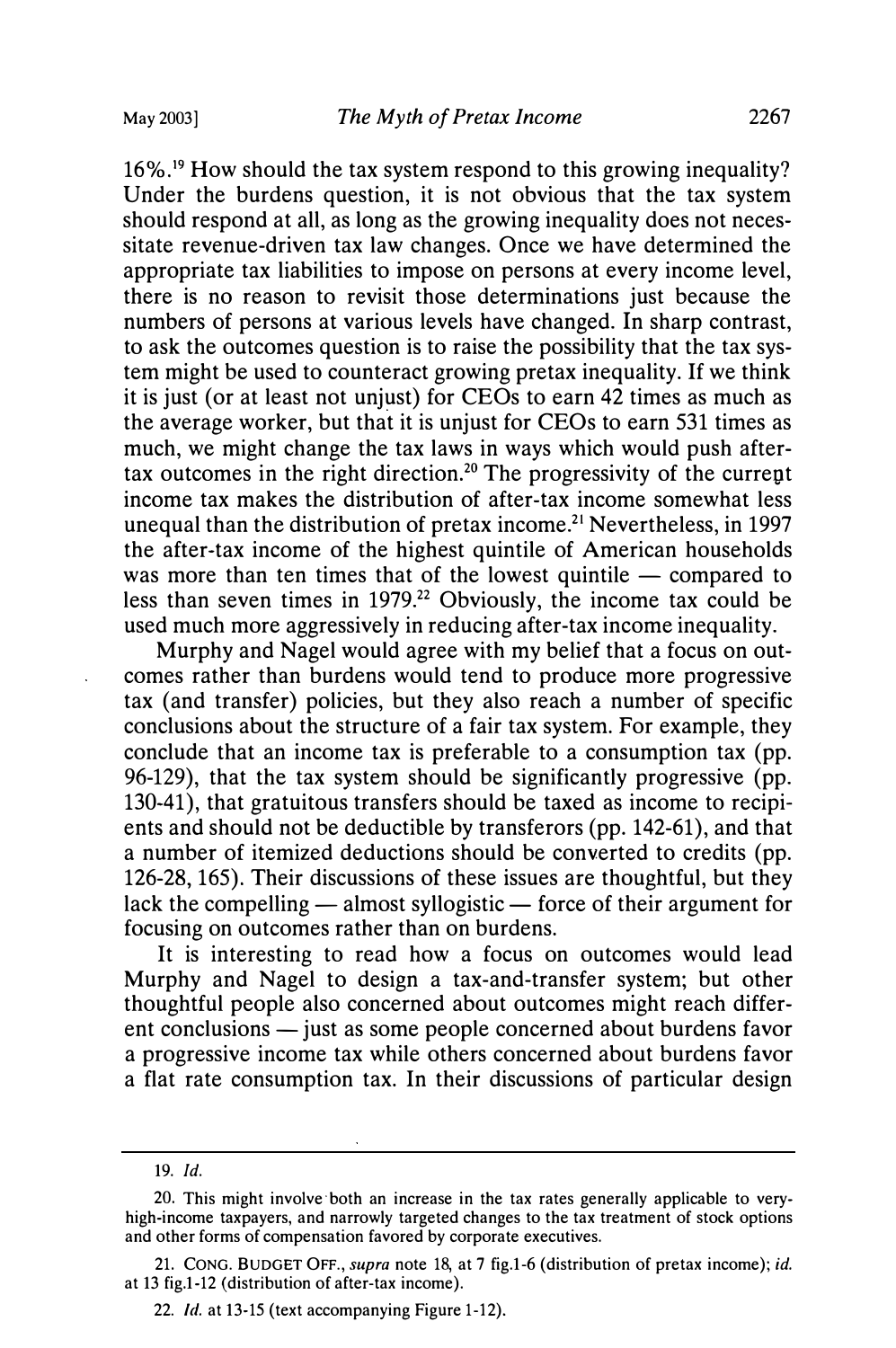issues, Murphy and Nagel seem to assume the outcomes question· answers itself more than it really does.

#### III. CHANGING THE TERMS OF THE DEBATE

In the end, everyday libertarianism and the myth of pretax income may be too firmly entrenched to be dislodged by any means. In a hopeful vein, however, I offer three suggestions designed to increase the attention paid to outcomes in tax policy debates.

#### A Be Careful to Avoid Being Misunderstood

Conservative reviewers of The Myth of Ownership have been outraged. Stephen Moore of the Cato Institute offered two summaries of the book's central claim: "Americans should stop whining so much about taxes and instead be happy with the money that the government, in its benevolence, allows us to keep," and "[t]he government owns the fruits of your labor, and your real income is what Uncle Sam permits you to keep."23 Similarly, Richard Epstein described the book as claiming that "property is a myth," and that "our rights [are] entirely contingent on government."<sup>24</sup> These are not fair characterizations of the book. Rather than claiming that property is a myth and that the government would be entitled to keep all the fruits of one's labor were it so inclined, Murphy and Nagel write that

[p]eople do have a right to their income, but its moral force depends on the background of procedures and institutions against which they have acquired that income  $-$  procedures that are fair only if they include taxation to support various forms of equality of opportunity, public goods, distributive justice, and so forth. (p. 74)

Late in the book, they disassociate their argument from "the claim that the entire social product really belongs to the government, and that all after-tax income should be seen as a kind of dole that each of. us receives from the government, if it chooses to look on us with favor" (p. 176). Clearly, Murphy and Nagel would consider a system in. which the government confiscated everyone's income (and gave it to whom?) unjust. Nevertheless, it is understandable that persons might misread them, given that (1) they do not explicitly disavow the government-is-entitled-to-everything position until page 176 of a 190-page text, and (2) their chosen title  $-$  The Myth of Ownership  $-$  promotes

<sup>23.</sup> Stephen Moore, In Their Own Words, NAT'L REV. ONLINE, Apr. 23, 2002 (reviewing The Myth of Ownership), at http://www.nationalreview.com/script/printpage.asp?ref= /moore/moore042302.asp.

<sup>24.</sup> Richard A. Epstein, *Myth-Making on Taxes*, NAT'L REV., July 1, 2002, at 49 (reviewing The Myth of Ownership).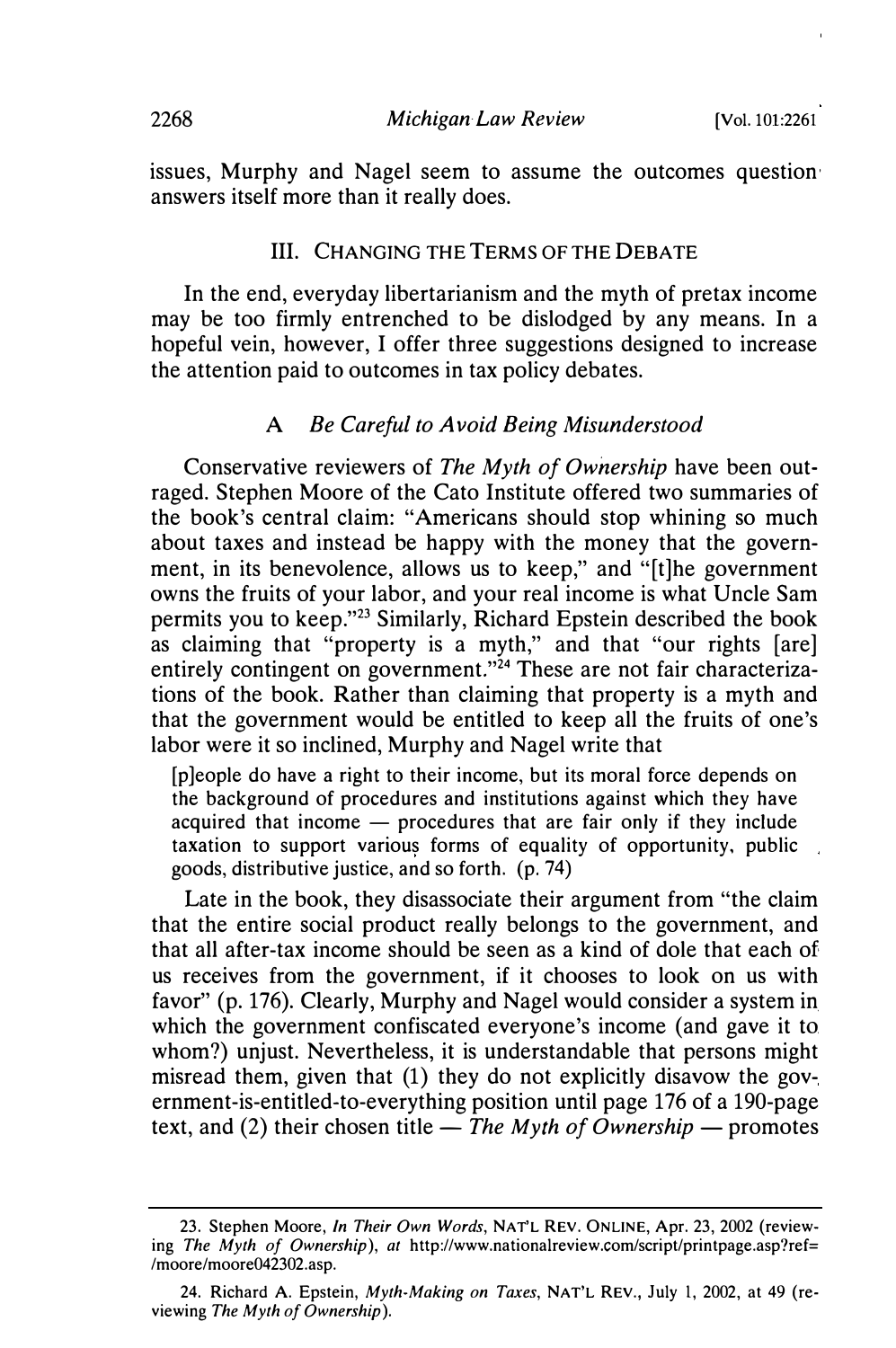that misreading.25 In fact, the title does not accurately reflect their argument. They do not claim that ownership is a myth, but only that pretax income is a myth. An accurate  $-$  albeit less catchy and provocative — title would have been "The Myth of Pretax Income." Even with the most careful presentation, it would be difficult to persuade the American public that pretax income is a myth. The task becomes impossible, though, if the packaging of the argument leads people to misperceive it as an argument that all private property is a myth and that the government is entitled to claim the entire gross national product.

#### B. Institutionalize Data on the Distribution of After-Tax Income

There is a wealth of data available from government sources on the distribution of tax burdens. Distributional analyses of the effects of proposed legislation, prepared by the Staff of the Joint Committee on Taxation ("JCT") and by Treasury's Office of Tax Analysis ("OTA"), are regularly used by Congress during legislative deliberations.26 The Congressional Budget Office ("CBO") also provides distributional analyses, although not generally in connection with proposed legislation. 27 Finally, the IRS provides a mass of information on the distribution of tax burdens in its Statistics of Income publications.28 It is surprisingly hard, however, to find information on the distribution of after-tax income<sup>29</sup> — and information on the effect of proposed legislation on the distribution of after-tax income is usually nonexistent. In an essay published in 1995, Michael Graetz suggested that distributional analyses should focus on after-tax income,<sup>30</sup> but to date his suggestion has not been adopted. The most practical thing that could be done in the short term to promote an interest in outcomes rather than burdens would be the adoption of Graetz's suggestion  $-$  either by legislation or by the JCT Staff and the OT A on their own initiative.

<sup>25.</sup> It is possible that, rather than being genuinely confused, Moore and Epstein purposely mischaracterized the book's argument for rhetorical purposes. Even if the mischaracterizations were intentional, they were made plausible by the title of the book and by the book's failure to disclaim the government-owns-everything argument earlier and more forcefully.

<sup>26.</sup> Graetz, *supra* note 6, at 19-24.

<sup>27.</sup> Id. at 20.

<sup>28.</sup> The IRS Statistics of Income ("SOI") program regularly publishes statistical analyses based on tax return information. Recent studies are available, under the heading of "tax stats," at http://www.irs.ustreas.gov.

<sup>29.</sup> Contrary to the usual practice, a considerable amount of information on the distribution of after-tax income is contained in CBO reports. See CONG. BUDGET OFF., supra note 18.

<sup>30.</sup> Graetz, supra note 6, at 30 ("Ultimately it is the impact of legislation on the distribution of aftertax incomes that should be of concern in analyzing distributional consequences of legislative changes. ").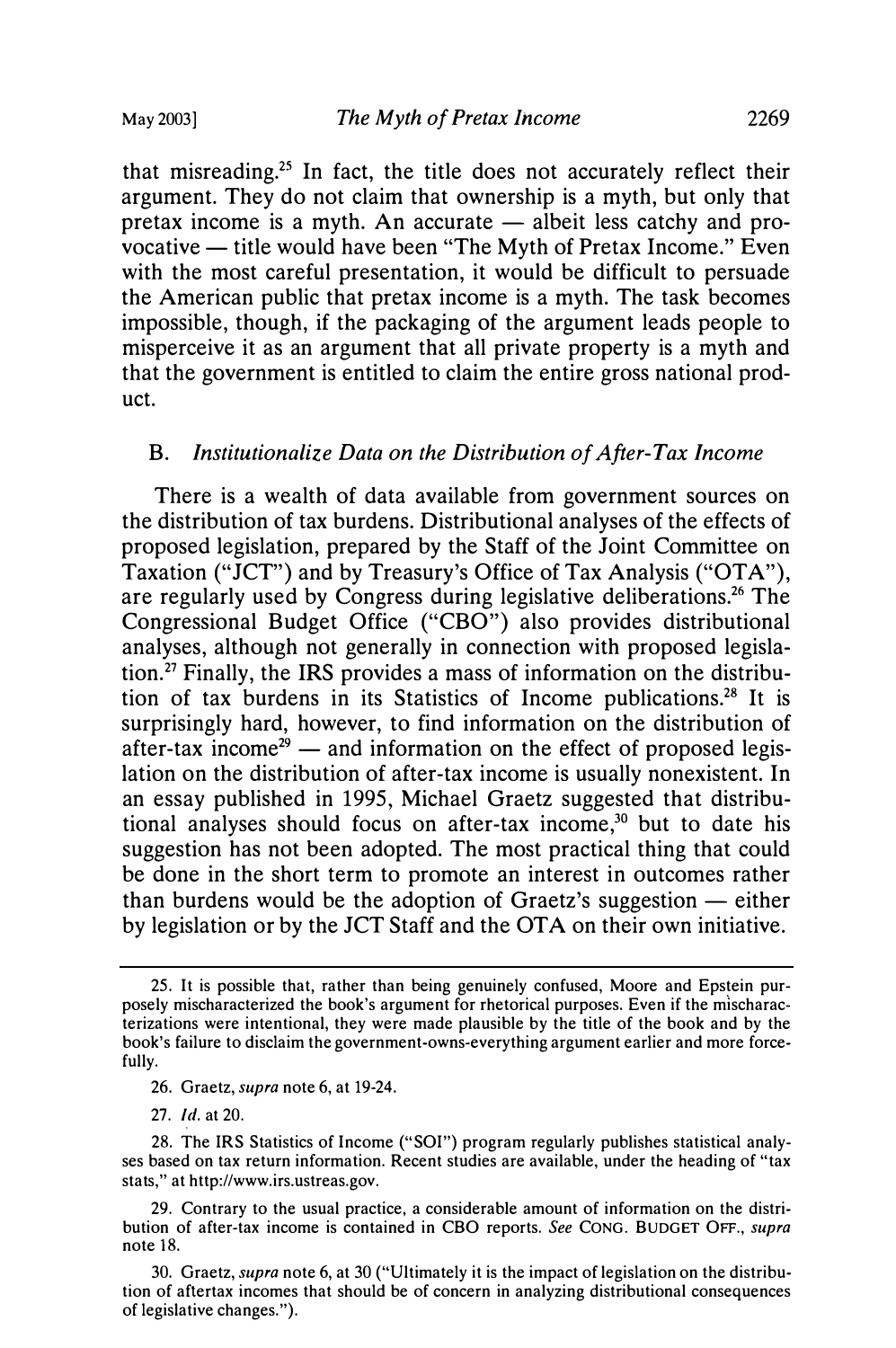The obvious analogy is to the institutionalization of the tax expen-, diture concept in the form of tax expenditure budgets regularly prepared by both the JCT Staff and by the Treasury Department.<sup>31</sup> The tax expenditure budgets remind Congress that the budgetary costs of indirect subsidies contained in the Internal Revenue Code  $-$  in the forms of exclusions, deductions, and credits  $-$  are just as real as the costs of direct cash subsidies.<sup>32</sup> The early proponents of the tax expenditure concept generally hoped that an institutionalized tax expenditure budget would dampen legislative enthusiasm for tax expenditures, as Congress came to understand their true costs.33 Tax expenditures are very much alive and well today, but it is impossible to say whether their growth would have been even more exuberant without the periodic reminders of their cost. The limited restraining effect  $-$  if any  $$ of tax expenditure budgets suggests that a proponent of outcomesbased tax policy should not expect too much from the regular production of distributional analyses of after-tax income. Congress can al-. ways ignore the information if it chooses. The availability of such· analyses may not be sufficient to change the terms of the debate, but it is clearly necessary. In the absence of information on outcomes, outcomes-driven tax legislation is impossible. An encouraging· aspect of the analogy to the tax expenditure budget is that the modest goal does not seem out of reach. It was possible once to persuade Congress to spend a trifling amount of money to produce some interesting information; it might be possible to do so again. It might even be easier this· time, since the very idea of tax expenditures was (and still is) controversial, whereas nobody doubts the existence or importance of aftertax income.

#### C. Designing the Tax System to Decrease the Power of the Myth

The power of the myth of pretax income may depend on the design of a tax system. The myth seems most powerful when a taxpayer receives the entire amount of her pretax income in cash, and then must hand over a portion of it to the government. This is the case with forms of income not subject to withholding, such as interest, dividends,

<sup>3</sup>l. The annual preparation and submission of a tax expenditure budget by the Execu-. tive Branch is mandated by statute. 31 U.S.C. § 1105(a)(16) (2000). For a recent example of the nonmandatory tax expenditure budget prepared by the JCT Staff, see STAFF OF THE JOINT COMM. ON TAXATION, 107TH CONG., ESTIMATES OF FEDERAL TAX EXPENDITURES FOR FISCAL YEARS 2002-2006 (Comm. Print 2002).

<sup>32.</sup> On the tax expenditure concept generally, see STANLEY S. SURREY & PAUL R.' MCDANIEL, TAX EXPENDITURES (1985). See also Stanley S. Surrey, Tax Incentives as a Device for Implementing Government Policy: A Comparison with Direct Government Expenditures, 83 HARV. L. REV. 705 (1970).

<sup>33.</sup> See, e.g., STANLEY S. SURREY, PATHWAYS TO TAX REFORM 179-207 (1973).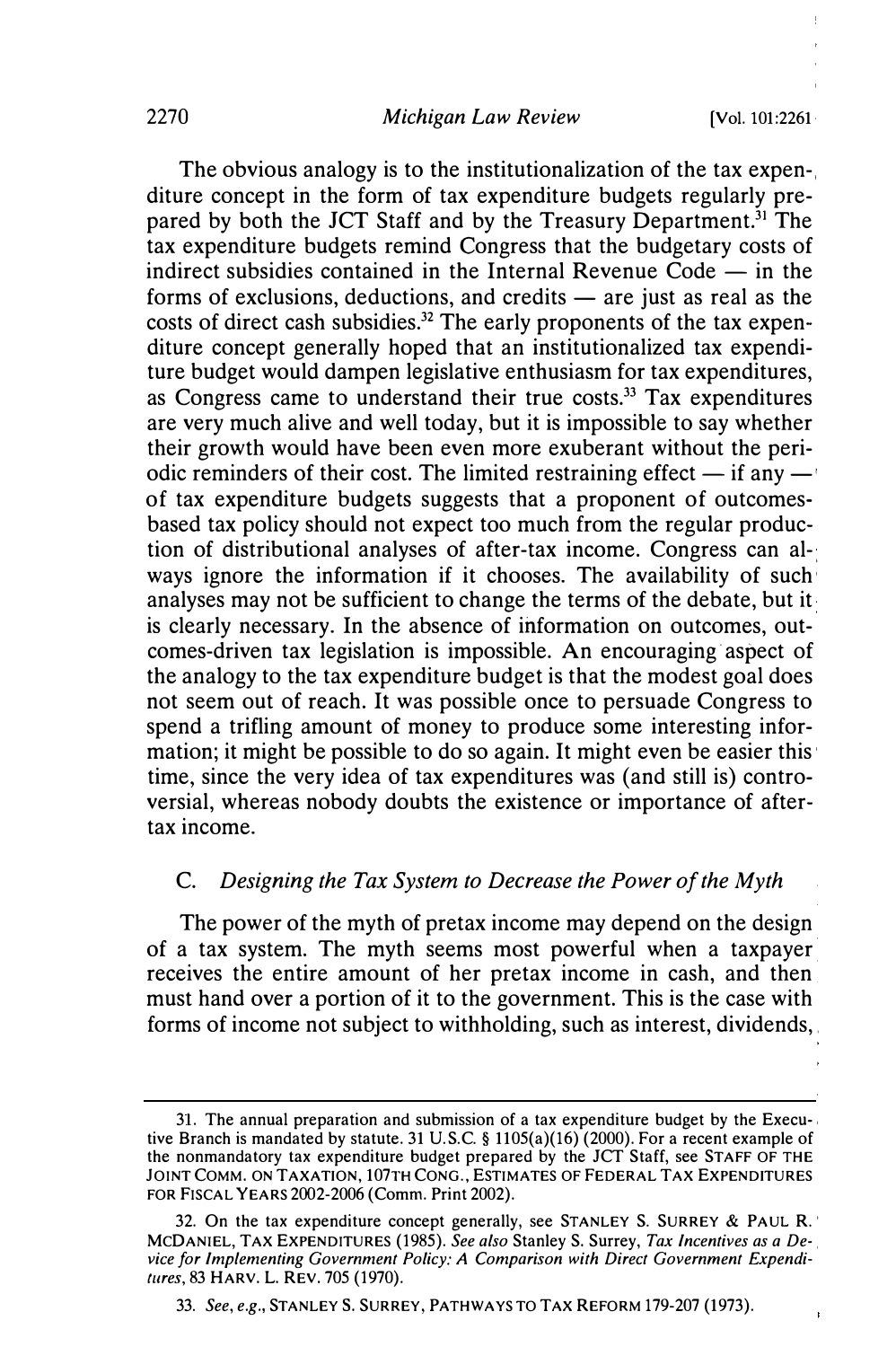and self-employment income.<sup>34</sup> The myth seems less powerful with respect to wages and salaries, which are subject to withholding.<sup>35</sup> For an employee whose salary is subject to withholding, pretax income is just a number on her pay stub; it lacks the visceral reality of takehome pay.<sup>36</sup> At the other extreme from income not subject to withholding, the myth is vanquished by the form of the employer's share of the social security wage tax.<sup>37</sup> This portion of the social security tax is imposed on the employer (although economists agree the economic burden of the tax falls on the employee<sup>38</sup>), so that the amount of the tax is not nominally a part of the employee's pretax income. With the amount of this tax not included in pretax income, few employees understand the tax as depriving them of something to which they are presumptively entitled.

These differences suggest that one way of combating the myth of pretax income would be to design taxes in ways that lessen the power of the myth. Withholding is better than no withholding, and shifting the nominal burden of taxation away from individuals may be better still. If one's view of tax justice requires progressivity, however, the strategy exemplified by the employer's social security tax will have limited appeal, because it is difficult or impossible to design a satisfactorily progressive tax system if taxes are not nominally imposed on individuals.39

That leaves withholding as the most promising means of combating the myth. Wages have been subject to withholding since World War II,<sup>40</sup> and the myth of pretax wages has nevertheless survived, but imagine how much more powerful the myth might be today without withholding. Very likely, without withholding, the myth would have

35. See I.RC. § 3402 (2000) (imposing the withholding requirement on wages, but not on income from other sources).

36. As Edward J. McCaffery has explained, people are less pained by  $-$  and thus less resistant to - "pay[ing] a tax imputedly, by never receiving money in the first place, rather than directly, by first receiving money and then having to give some of it back. " Edward J. McCaffery, Cognitive Theory and Tax, 41 UCLA L. REV. 1861, 1875 (1994).

39. See Lawrence Zelenak, The Selling of the Flat Tax: The Dubious Link Between Rate and Base, 2 CHAP. L. REV. 197, 200-02 (1999) (explaining that a retail sales tax or a valueadded tax cannot be graduated according to an individual's level of consumption).

40. Withholding was introduced by the Current Tax Payment Act of 1943, Pub. L. No. 78-68, 57 Stat. 126 (1943).

<sup>34.</sup> But see I.RC. § 3402(p)(3)(B) (2000) (imposing "backup" withholding on interest and dividends under limited circumstances).

The myth of entitlement is probably stronger still with respect to estate and gift taxes. A taxpayer has his hands on interest and dividend income. for only a few months before the income tax becomes due, but a taxpayer may have held property for decades  $-$  thus strengthening his sense of absolute entitlement — before a transfer tax becomes due with respect to the property.

<sup>37.</sup> I.RC § 3111 (2000).

<sup>38.</sup> HARVEY S. ROSEN, PUBLIC FINANCE 285-86 (4th ed. 1995).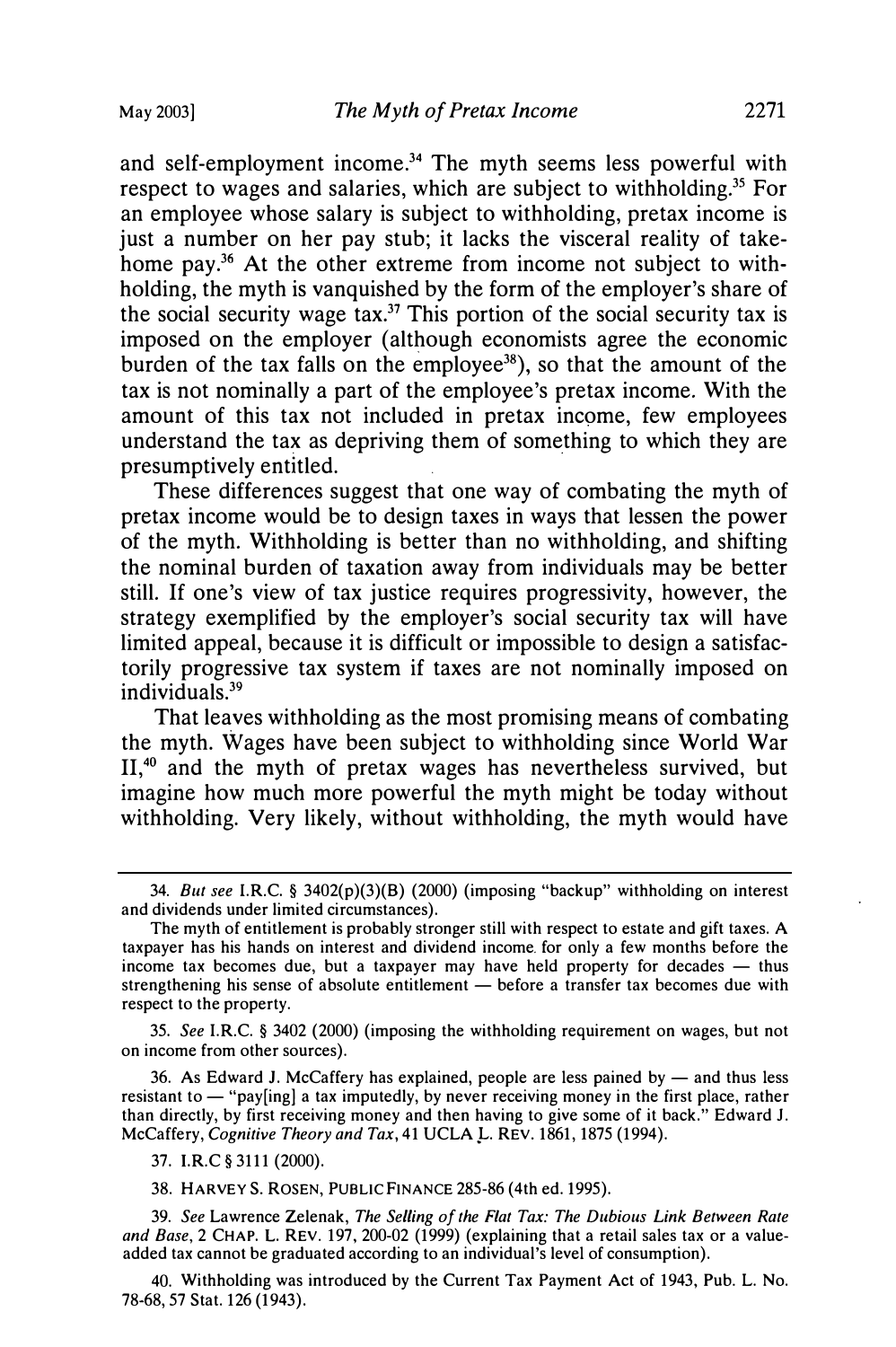made a broad-based income tax impossible. In 1940, at the beginning of World War II, only about seven million Americans had any income tax liability; by 1945, the tax rolls had expanded to more than fortytwo-million Americans.<sup>41</sup> The financing of the war necessitated the conversion of the income tax to a mass tax. The conversion was politically possible because of the popularity of the war effort, and because the introduction of wage withholding lessened the psychological burden of the tax. As David Brinkley noted, "(P]eople were paying their taxes with not much resistance because they were paying with money that they had never even seen. The term 'take home pay' now entered the language. "42 The weakening of the myth of pretax income by withholding was essential to the continuation of the income tax as a mass tax after the war emergency had ended.<sup>43</sup>

The myth's power might be further reduced if withholding at the source could be extended to other types of income, most notably interest and dividends. There is, however, a major problem with this strategy. Once withholding is firmly established it decreases the force of the myth, but the myth makes it extremely difficult to establish withholding in the first place. Absent a fiscal emergency comparable to World War II, significant extension of withholding may be impossi, ble. That seems to be the lesson of the short, unhappy life of interest and dividend withholding during the early 1980s. The Tax Equity and Fiscal Responsibility Act of 1982 required payors to withhold income tax (at the rate of 10 percent) on most interest and dividend payments.44 This was followed, almost immediately, by a massive public  $outcry$   $-$  stirred up by the American Bankers Association  $-$  against withholding.<sup>45</sup> Members of Congress received up to 750,000 pieces of constituent mail a day on the issue  $-$  more than the volume generated by Watergate.46 Skillfully exploiting the myth of pretax income, the bankers persuaded millions of depositors that withholding was a new tax, rather than simply a means of collecting an existing tax. Despite widespread media denunciations of the bankers' tactics $47$  and the resis-

45. Jonathan Alter, Behind the Banks' Victory, NEWSWEEK, May 2, 1983, at 28.

46. Id.

<sup>41.</sup> Carolyn C. Jones, Class Tax to Mass Tax: The Role of Propaganda in the Expansion of the Income Tax During World War II, 37 BUFF. L. REV. 685, 686 (1989) (citing BUREAU OF THE CENSUS, U.S. DEP'T. OF COMMERCE, SER. NO. Y402-411, HISTORICAL STATISTICS OF THE UNITED STATES 1110 (1975) ).

<sup>42.</sup> DAVID BRINKLEY, WASHINGTON GOES TO WAR 219 (1988).

<sup>43.</sup> See Jones, supra note 41, at 730 ("By implementing an unobtrusive means for the collection of a direct tax, the U.S. government succeeded not only in financing World War II, but also in sustaining the income tax on a mass scale after V-J Day.").

<sup>44.</sup> Tax Equity and Fiscal Responsibility Act of 1982, Pub. L. No. 97-248, § 301, 96 Stat. 324, 576-85 (1982).

<sup>47.</sup> See, e.g., id. ("[T]he banks inaccurately portrayed withholding as a new tax . . . ."); Brave Democrats and Withholding, N.Y. TIMES, Apr. 19, 1983, at A22 ("Of all the agitating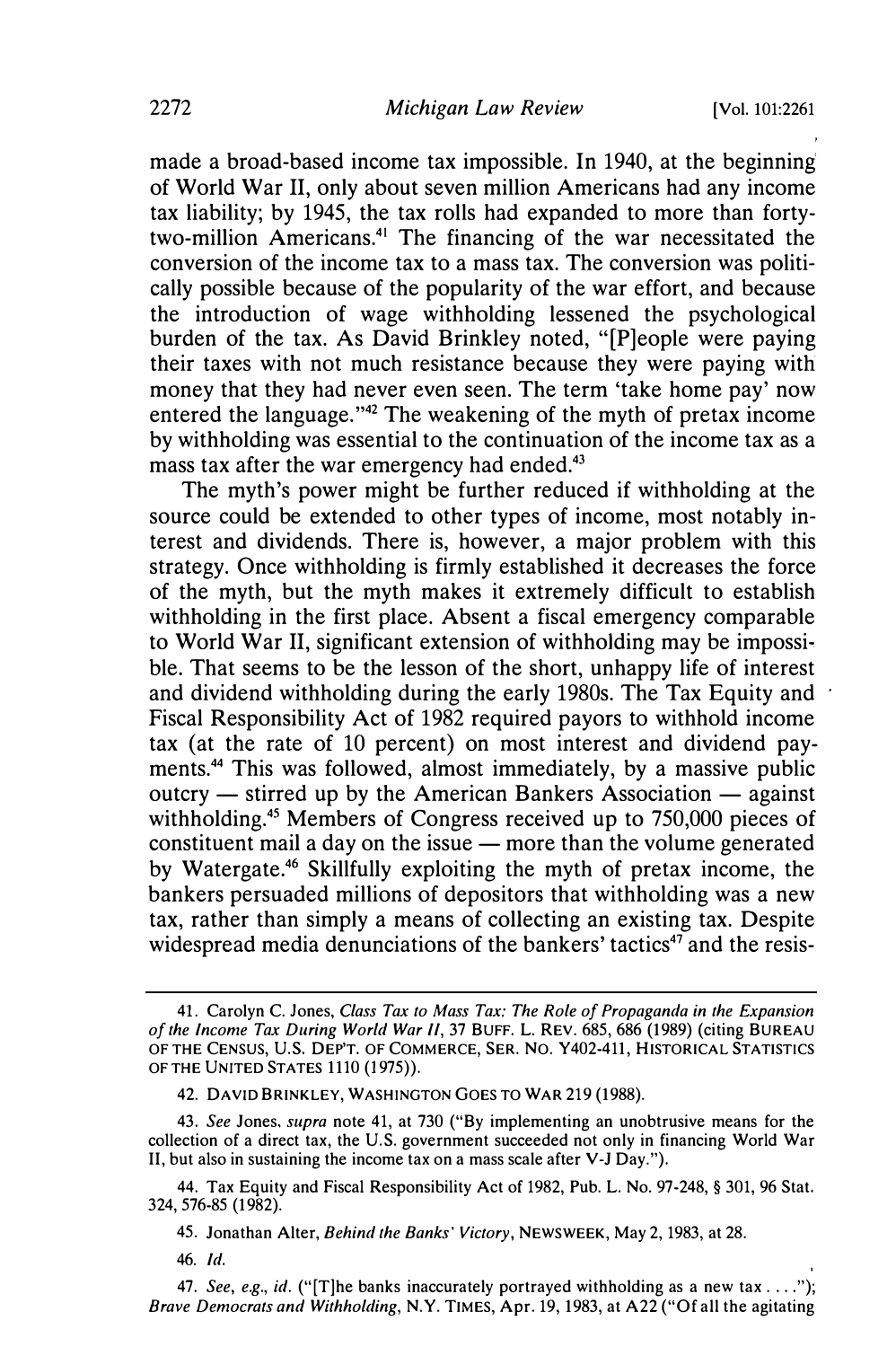tance of the chairs of both tax-writing committees, $48$  the campaign for repeal succeeded in 1983 with the passage of the ironically named Interest and Dividend Tax Compliance Act.<sup>49</sup> The lesson of this history? Perhaps that little short of a world war can create a political climate in which major reforms designed to reduce the power of the myth of pretax income are possible.

If major extensions of withholding were politically feasible, there would be an interesting moral question as to their legitimacy. The idea behind expanded withholding is that two wrongs might make a right - that taxpayers' misperception that a tax system featuring withholding is fundamentally different from a tax system lacking withholding should be used to counteract their misperception that pretax income is real (and that they are presumptively entitled to all of it). Whether the worthy end justifies the devious means is a question on which reasonable people may differ.<sup>50</sup> The point is moot, though, as long as expanded withholding remains politically impossible.

#### IV. CONCLUSION

Very early in The Myth of Ownership, Murphy and Nagel observe that questions of tax justice "have generated less sophisticated discussion, from a moral point of view, than other public questions that have a moral dimension" (pp. 3-4). As an occasional contributor to the literature on fairness in taxation, I ruefully concede the accuracy of their judgment. The Myth of Ownership significantly increases the sophistication of the discussion.

For those who continue to believe that tax justice is a matter of the distribution of burdens relative to pretax income, the next step should be to respond to Murphy and Nagel's actual argument  $-$  rather than

49. Interest and Dividend Tax Compliance Act of 1983, Pub. L. No. 98-67, 97 Stat. 369 (1983).

50. For one view, see McCaffery, supra note 36, at 1943 (discussing the ethics of taking advantage of cognitive errors in furtherance of good tax policy goals, and concluding that the tactic is "fraught with dangers" and "runs afoul of basic moral notions").

distortions the bankers have circulated, the most flagrant is that withholding is a new tax. That's not merely distortion but a lie."); A Charter for Evasion, THE ECONOMIST, Apr. 23, 1983, at 25 ("The response of many banks ... was to launch an unscrupulous campaign which suggested to depositors that they would be losing substantial sums that belonged to them."); Day of Reckoning ..., WASH. POST, Apr. 15, 1983, at A20 ("[M]any people have been led by the banks' own propaganda to believe that a new tax is being imposed.").

<sup>48.</sup> News Release, Dole Confronts Bankers on Withholding, 18 TAX NOTES 776 (1983). In a speech to the American Bankers Association, Senate Finance Committee Chairman Robert Dole remarked, "A constituent writes me to criticize your organization's campaign, saying 'the impression is certainly created that the withholding constitutes some new form of tax and imposes some horrendous new burdens on savers. I agree ... . Id. at 776; Voting the Bankers' Way, TIME, May 30, 1983, at 12 (" 'Today we are conceding control of the tax system to a special interest that has won the day largely by deceiving American taxpayers.' " (quoting Ways and Means Committee Chairman Dan Rostenkowski)).